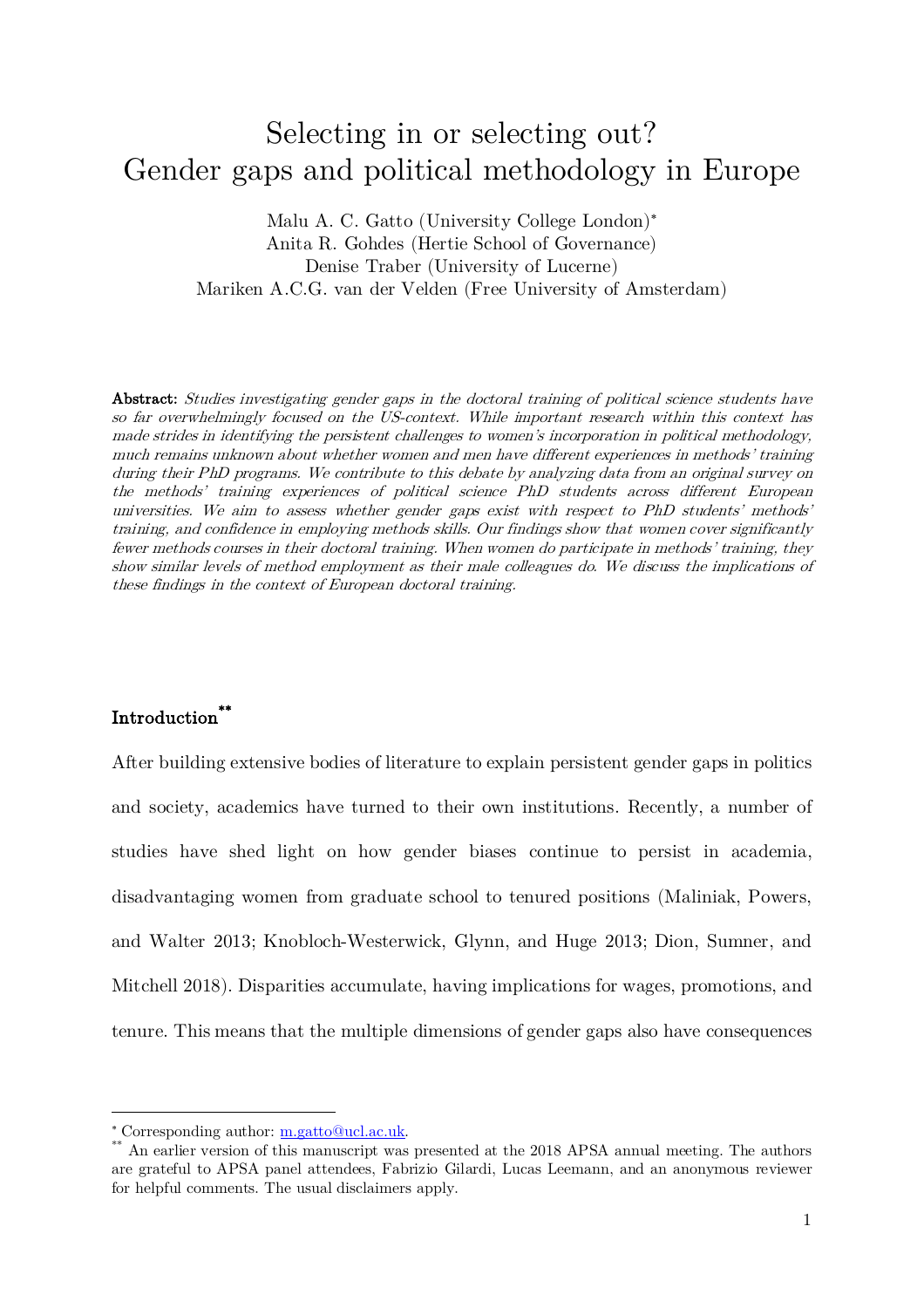to women's overall presence in academia. Even though women represent roughly 40% of political science PhDs in the United States, they are still underrepresented in political science meetings and senior positions (Teele and Thelen 2017).

This underrepresentation is particularly pronounced in the subfield of political methodology. Women constitute less than 20% of the participants of the Society of Political Methodology (POLMETH) annual meeting (Barnes 2018), and are less likely to publish studies employing quantitative and computational methods (Teele and Thelen 2017) and to be lecturers in quantitative methods modules (Barnes 2018). In other words, if "political methodologists" can be understood as those who participate in the community (Esarey 2018) and have methods-centered teaching and research interests (Leeper 2018), then women are substantially underrepresented in this category. In fact, even when women employ the same methods as men, they are still less likely to characterize themselves as methodologists (Shannon 2014; Esarey 2018).

In examining the roots of the gender gap in political methodology, some scholars have pointed to a problem of self-selection: women tend to select out of courses that cover quantitative and computational methods due to reasons that emerge long before postgraduate school. Even though girls and boys tend to equally perform in mathrelated activities in elementary school, observable differences emerge in test scores in high school and college. Girls' and women's self-evaluations of their math-related qualifications also tend to be lower even when they outperform men (Morrow-Jones and Box-Steffensmeier 2014; Shannon 2014). Women's self-evaluations are reinforced by others, who tend to underestimate their work or deem it of lesser quality, even when identical to men's (Maliniak, Powers, and Walter 2013; Knobloch-Westerwick, Glynn, and Huge 2013).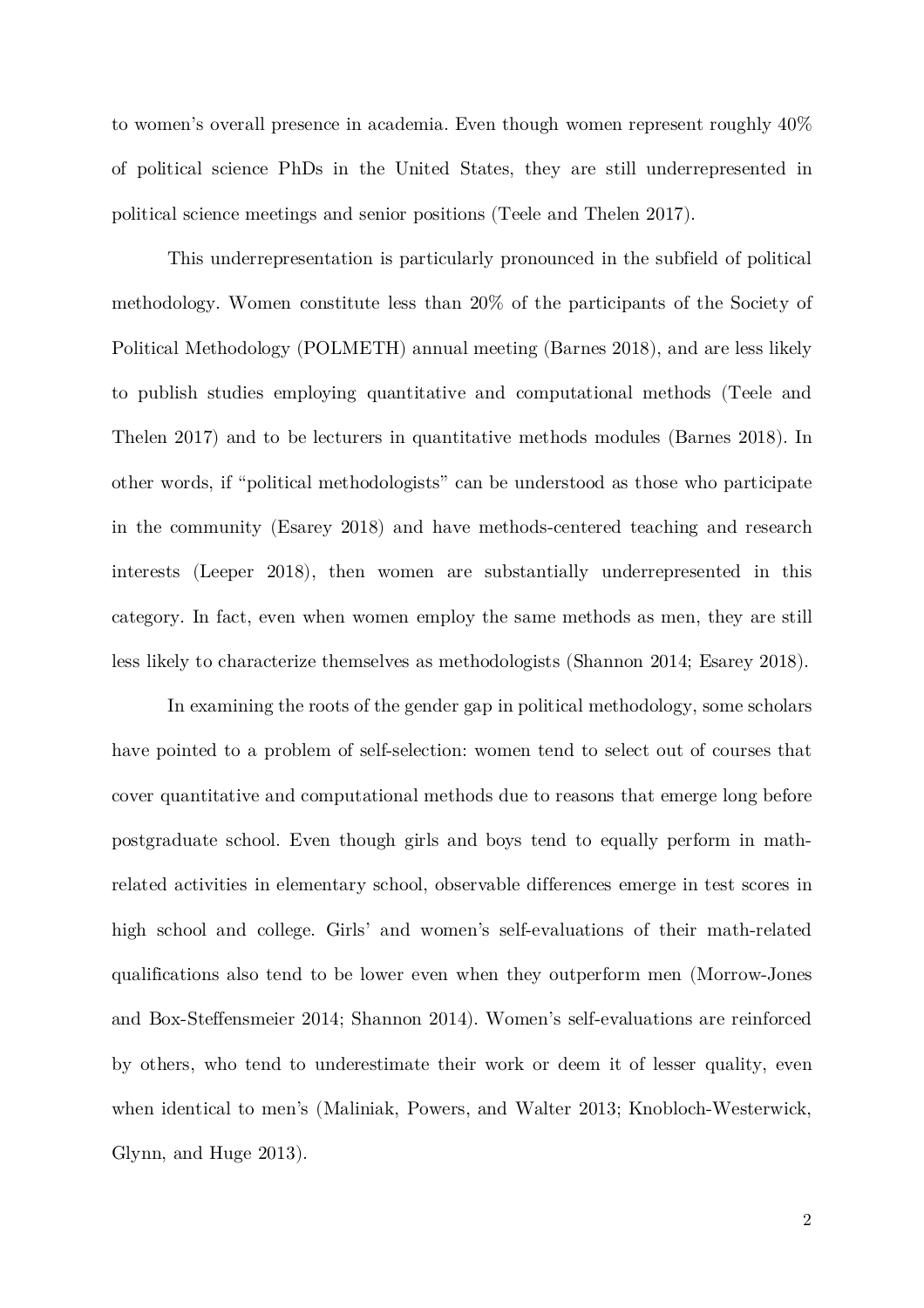Instead of remediating gender gaps in knowledge, however, doctoral programs seem to reinforce and perpetuate them, with impostor syndrome (Shannon 2014; Barnes 2018), discouragement (Morrow-Jones and Box-Steffensmeier 2014), and the perception of such environments as male-dominated and competitive (Shannon 2014) being frequently cited as reasons for pushing women away from quantitative and computational methods. Gender identification hereby intersects with other factors, such as race and sexuality (Puwar 2004; Gutierrez y Muhs et al. 2012).<sup>i</sup> However, as evidenced by established mentoring programs, such as the US-based Visions in Methodology (VIM) Conference, the CeMENT program by the American Economic Association, and the Journeys in World Politics Workshop at the University of Iowa, women-only environments that provide training, networking, mentorship, and access to role models have proved to be promising initiatives in tackling the gender gap in the discipline (Blau et al., 2010, Barnes and Beaulieu 2017; Barnes, Beaulieu, and Krupnikov 2014; Dion 2014; Barnes 2018). Our experience hosting the Zurich Summer School for Women in Political Methodology since 2017 provides further support for this.<sup>ii</sup>

Addressing women's underrepresentation in political methodology is crucial as being excluded from the field may have broader implications for women's careers and for the discipline, more generally. While important strides have been made to identify the persistent challenges to women's incorporation in political methodology, much remains unknown about whether women and men have different experiences in methods' training during their PhD programs. Furthermore, studies on the topic have so far overwhelmingly focused on the US-context, so we do not know whether the patterns identified are also observed elsewhere. The question of generalizability is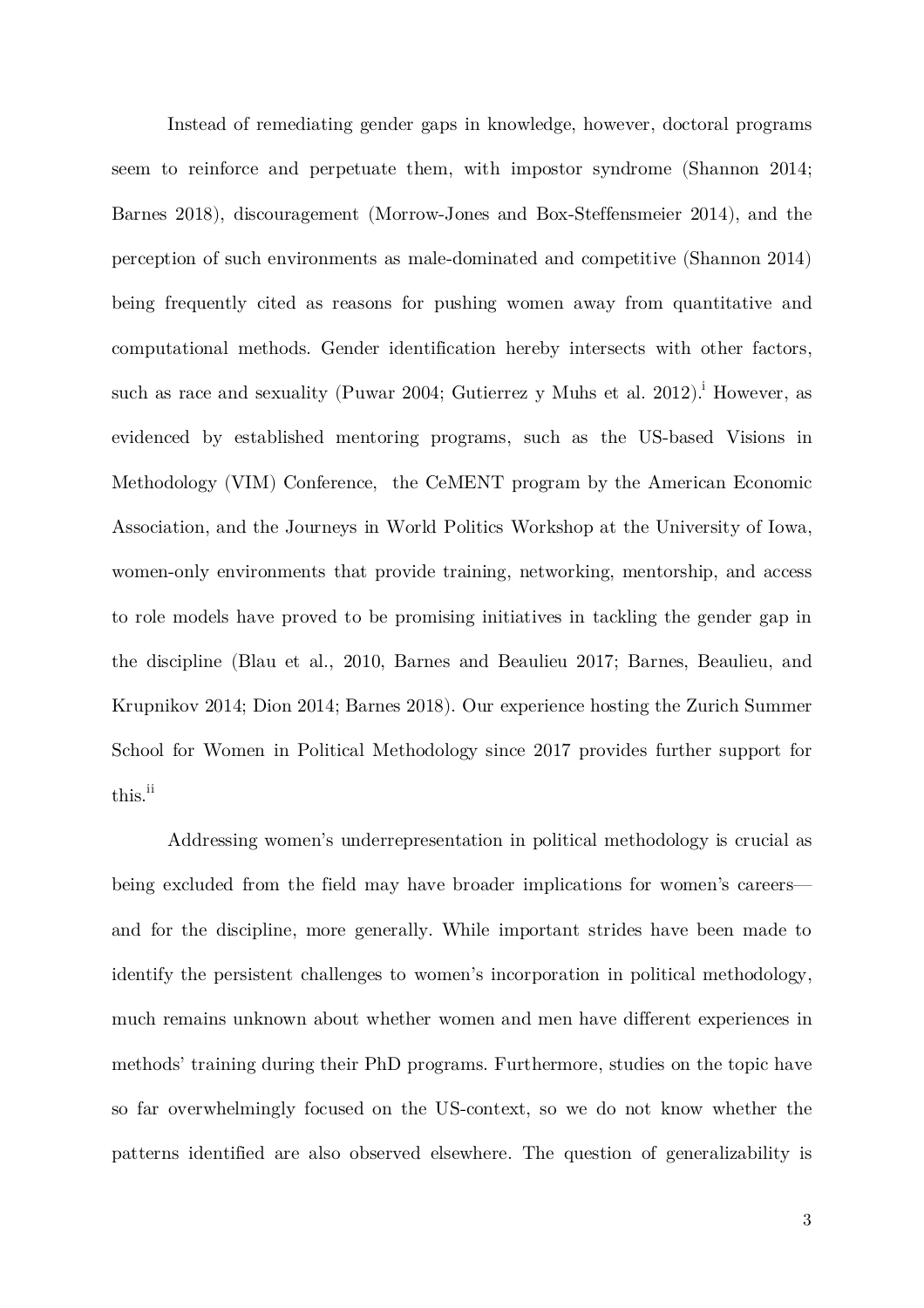especially important, because unlike in the US, where most departments require that students enroll and qualify in specific mandatory methods courses, many European programs do not require their PhDs to complete formal training (even though courses may still be available to PhD students).

We contribute to this debate by analyzing data from an original survey on the methods' training experiences of political science PhD students at European universities. Specifically, we use these data to assess whether gender gaps exist in respect to PhD students' methods' training and knowledge confidence.

#### 1. Survey design, population, and sample

The study was designed to capture patterns and variation of the methods' training experience of political science PhD students in Europe (see Appendix A for the questions asked). One of the challenges in studying the profession is that the population of political scientists fluctuates and is largely unknown. In the United States, scholars have often used conference presentation (Barnes, Beaulieu, and Krupnikov 2014) or membership of the American Political Science Association (APSA) as a proxy for the population (Teele and Thelen 2017). Membership to the organization, however, incurs financial costs—something that might lead to the disproportionate underestimation of junior scholars and those with more limited conference allowances (our target group). Our focus on institutions in Europe, instead of a single country, posed yet an additional obstacle to estimating the population of political science PhD students.

To both be consistent with previous scholarship, as well as to overcome the aforementioned challenges, we first identified a list of institutions that sent participants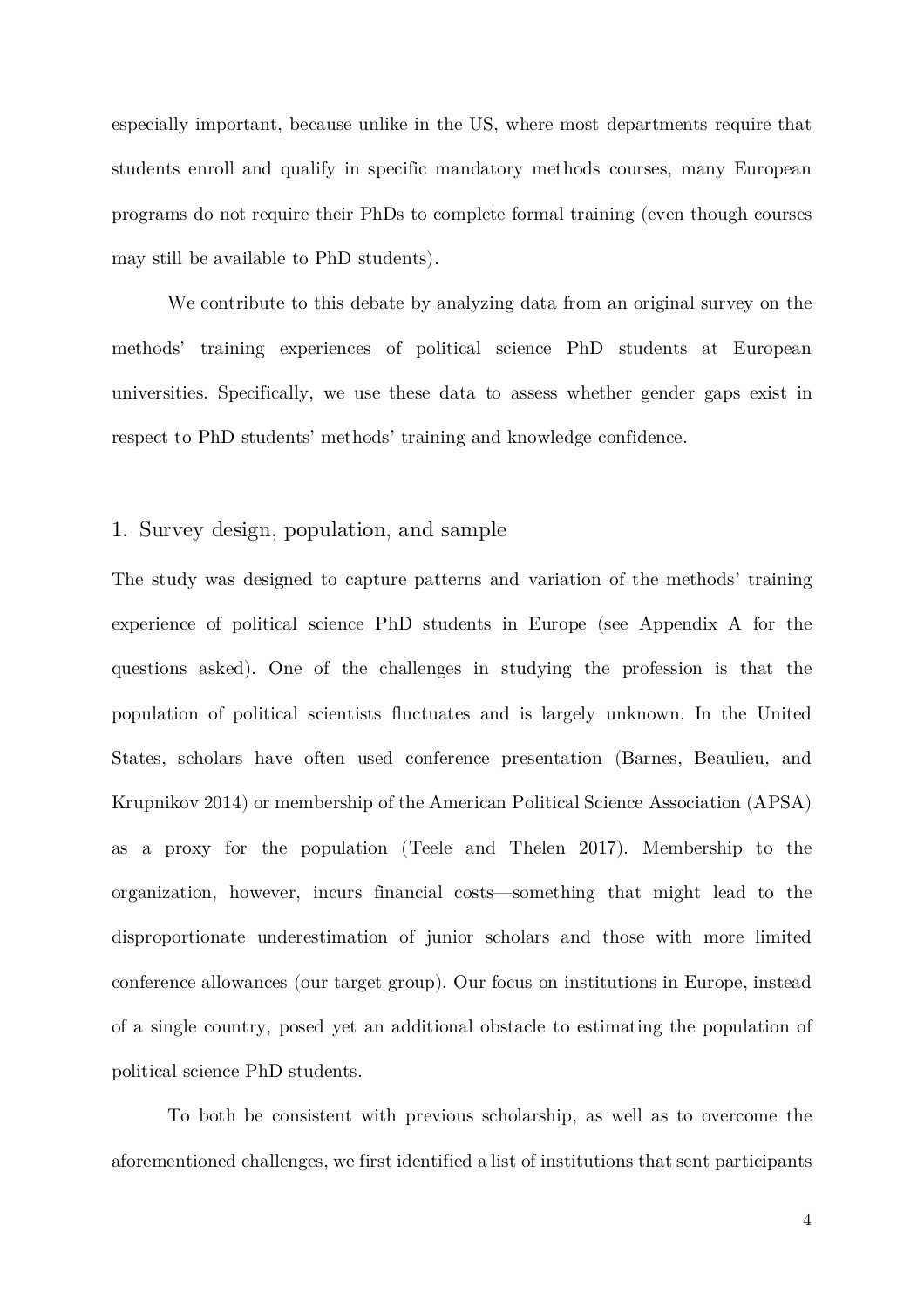to the general conference of the European Political Science Association (EPSA) between 2011 and 2018. We chose to focus on EPSA because it has tended to attract scholars doing methodologically-oriented political science research. We therefore assume that our sample represents universities where political scientists display at least some interest in the training and application of quantitative and computational methods. Indeed, 55.6% of all respondents in our sample stated that their respective programs offered mandatory methods' training, a proportion that is likely to be significantly higher than across all PhD programs in Europe.

The list compiled included 232 institutions across 30 European countries.<sup>iii</sup> Not all institutions identified by EPSA attendance were universities or PhD-granting departments. To estimate our population of interest, we therefore manually accessed the websites of all 232 institutions in search for the names and email addresses of PhD students. This information was publicly available for 113 departments (48.7%), yielding a total contact list of 2,973 names.



Identified Population **A** Response Sample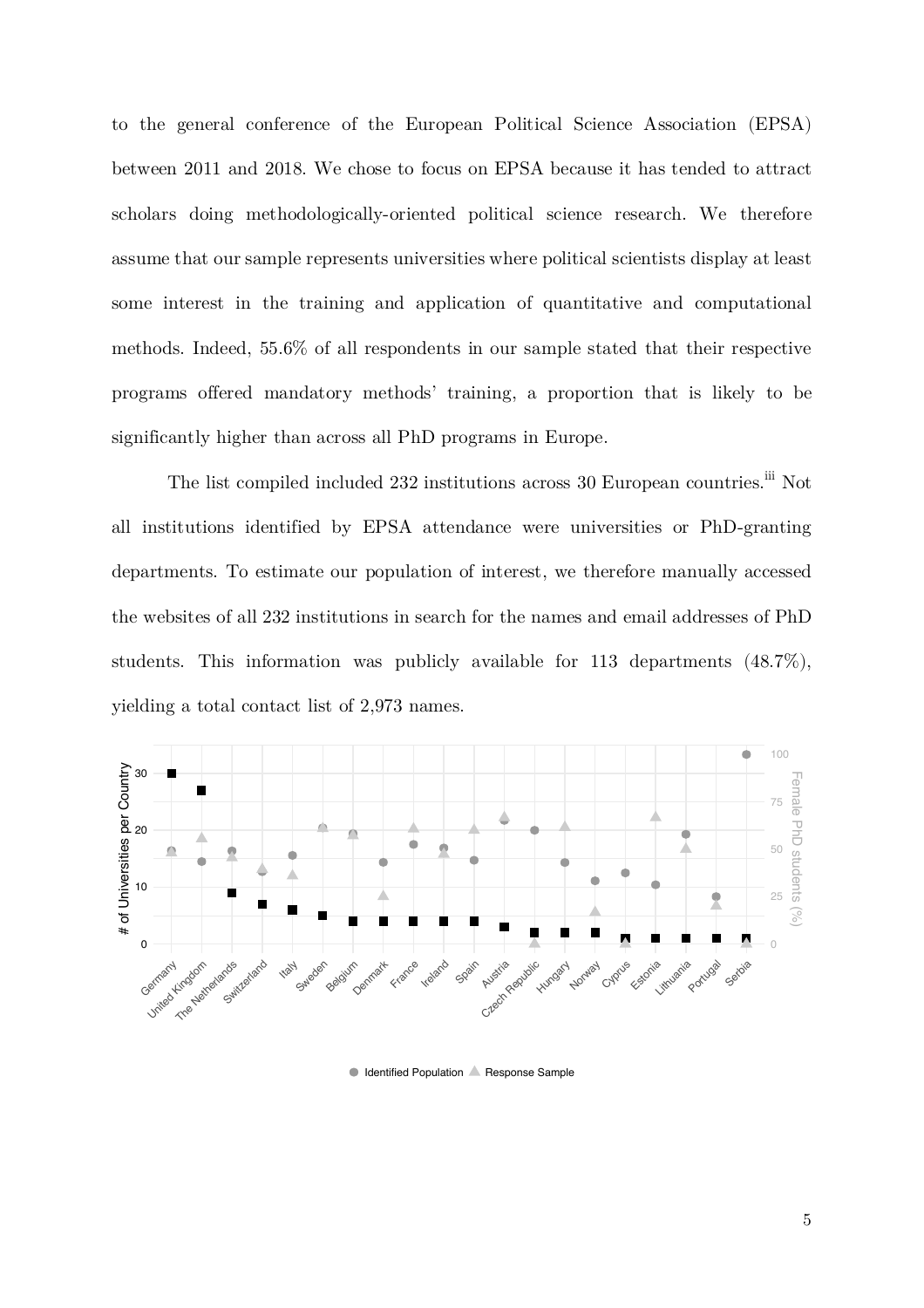Figure 1. Country-distribution and gender-balance of identified population (113 departments). The black boxes represent the number of departments by country that had EPSA attendees and for which we could find public information.

Although incomplete,<sup>iv</sup> these data provide valuable insight into the crosscountry variation in the gender-balance of the political science  $PhD$  population.<sup>v</sup> Figure 1 shows the distribution of students stemming from the 113 departments included in our list, located across 20 European countries. As the left y-axis shows, Germany and the United Kingdom are the countries with the largest number of institutions attending EPSA. In the same figure, the right y-axis shows the gender distribution in the identified population (dark gray dots) and our response sample (light gray pyramids). Overall, the identified population consists of 1,477 (51%) men and 1,344 (49%) women scholars. In most countries, the distribution of male and female PhD students is gender-balanced; yet, as the figure shows, there is some cross-country variation. For example, the Austrian and Hungarian institutions with EPSA attendance have more female than male PhD students, whereas the Swiss and Norwegian institutions identified have more male PhD students.

A total of 557 people completed the survey (20% response rate), but 75 were dropped for belonging to a discipline other than political science or not being a PhD student. This rendered a sample of  $482$  respondents, of which  $233$   $(48\%)$  are women.<sup>vi</sup> T-tests of differences in means confirm that women and men are not statistically different in respect to the size of the departments they attend, nor in regards to their age or having career plans to stay in academia—all aspects that could potentially impact one's methods' training experience. However, women in the sample were, on average, less likely than men to be in a department with a mandatory methods' training program (60% of women in our sample were in a department with a mandatory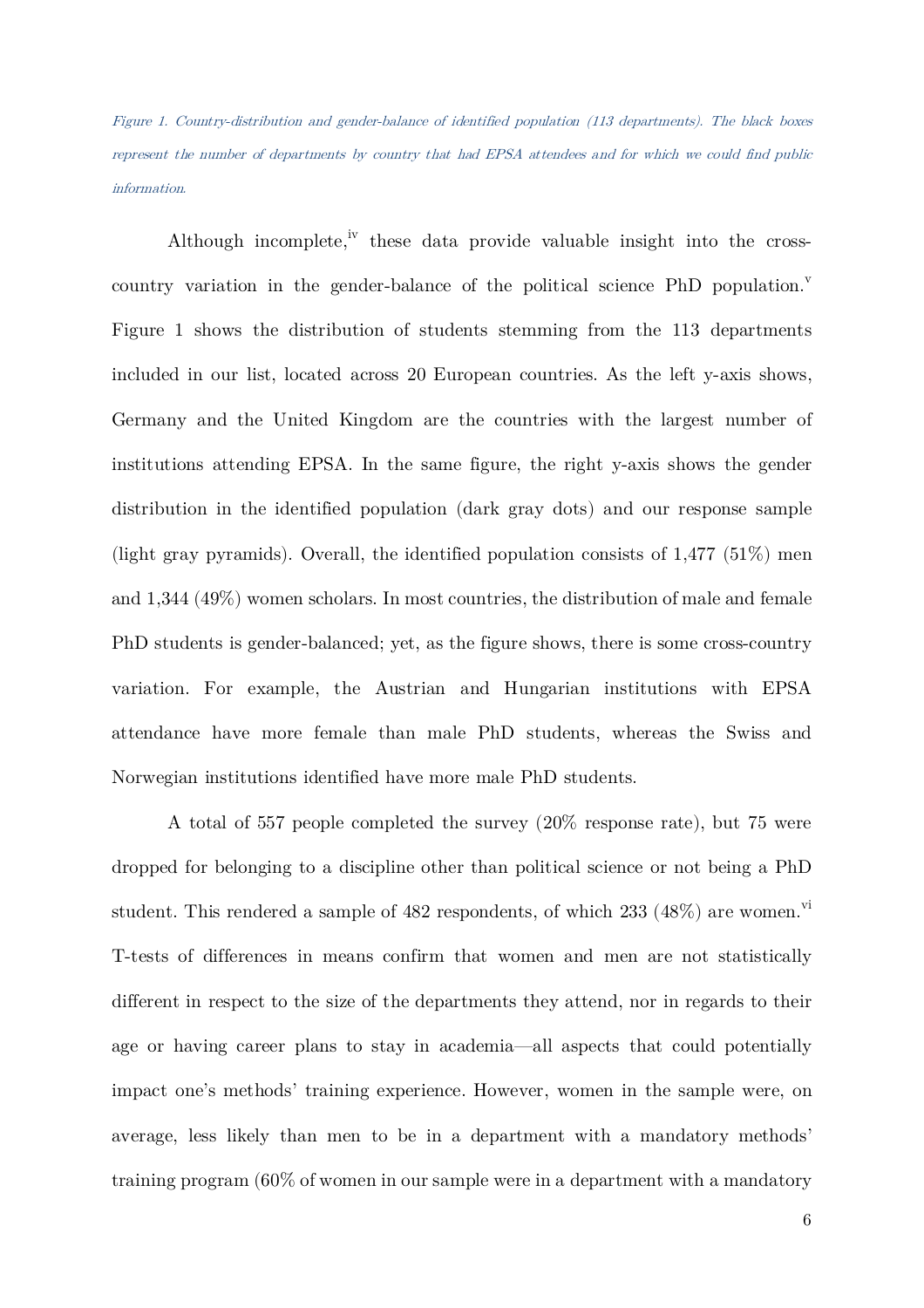methods' training program vis-á-vis 64% of men, a significant difference at the 5% level). Moreover, women in the sample were, on average, further along in their PhD studies than men: 60% of female respondents were in their third year or more of their PhD study versus 46% of the men, a difference that is also statistically significant.

## 2. Findings

#### Methods' training

Scholars argue that one of the reasons for women's underrepresentation in political methodology is that they select out of math-heavy courses. We expect this pattern to be particularly strong in Europe: unlike in the United States, where most departments require that students enroll and qualify in specific mandatory methods courses, many European programs do not require their PhDs to complete formal training (even though courses may still be available to PhD students). In our sample, 38% of respondents are enrolled in departments that do not have a mandatory methods' training program.

To assess whether women's methods' training is different from that of men's, we presented respondents with a list of 21 topics and asked them to identify which ones they had covered during their postgraduate studies (see Figure 2).<sup>vii</sup> These topics were: descriptive statistics, linear regressions, multivariate regressions, bivariate regressions, time series, panel data, experimental research, survey design, text/context analysis, formal theory, Bayesian statistics, data visualization, multilevel modelling,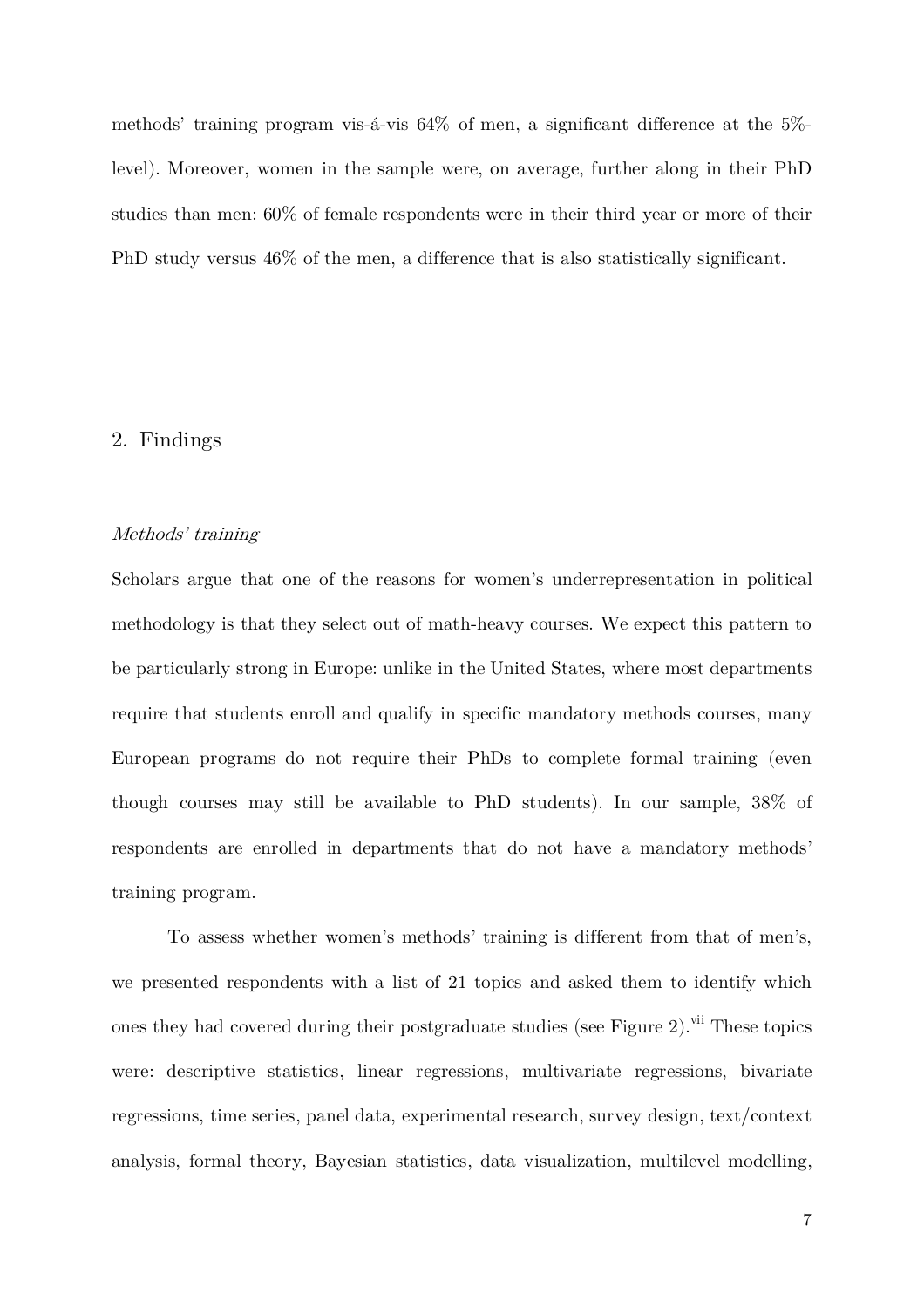archival research, causal inference, elite interviews, agent-based modelling, machine learning, process tracing, maximum likelihood estimation, and survival analysis.

In a preliminary assessment of gender-based differences, we found that women are more likely than men to have completed qualitative methods' courses. Yet, our survey only included three types of methods that could be considered qualitative, so gender differences could be driven by the specific methods included. Overall, we found that women respondents covered a smaller share of topics. While, on average, men covered 40% of the topics from the list, women covered 31% of the topics, a difference of 9 percentage points that is statistically significant at the 1%-level.

Given our main interest in quantitative and computational methods, we restricted our further analyses to quantitative and computational methods only (18).<sup>viii</sup> For visualization purposes, we also grouped linear regressions, multivariate regressions, and bivariate regressions into a single category— "traditional regressions"—and time series, panel data, multilevel modelling, and maximum likelihood estimation into the category "MLE." This left us with a total of 11 topics.





Note: Left panel: topics covered by respondents' gender, \* indicate statistically significant differences between male and female PhD students (at  $p<0.05$ ). Right panel: Results from Negative Binomial regression models using country fixed-effects, reporting incidence-rate ratios.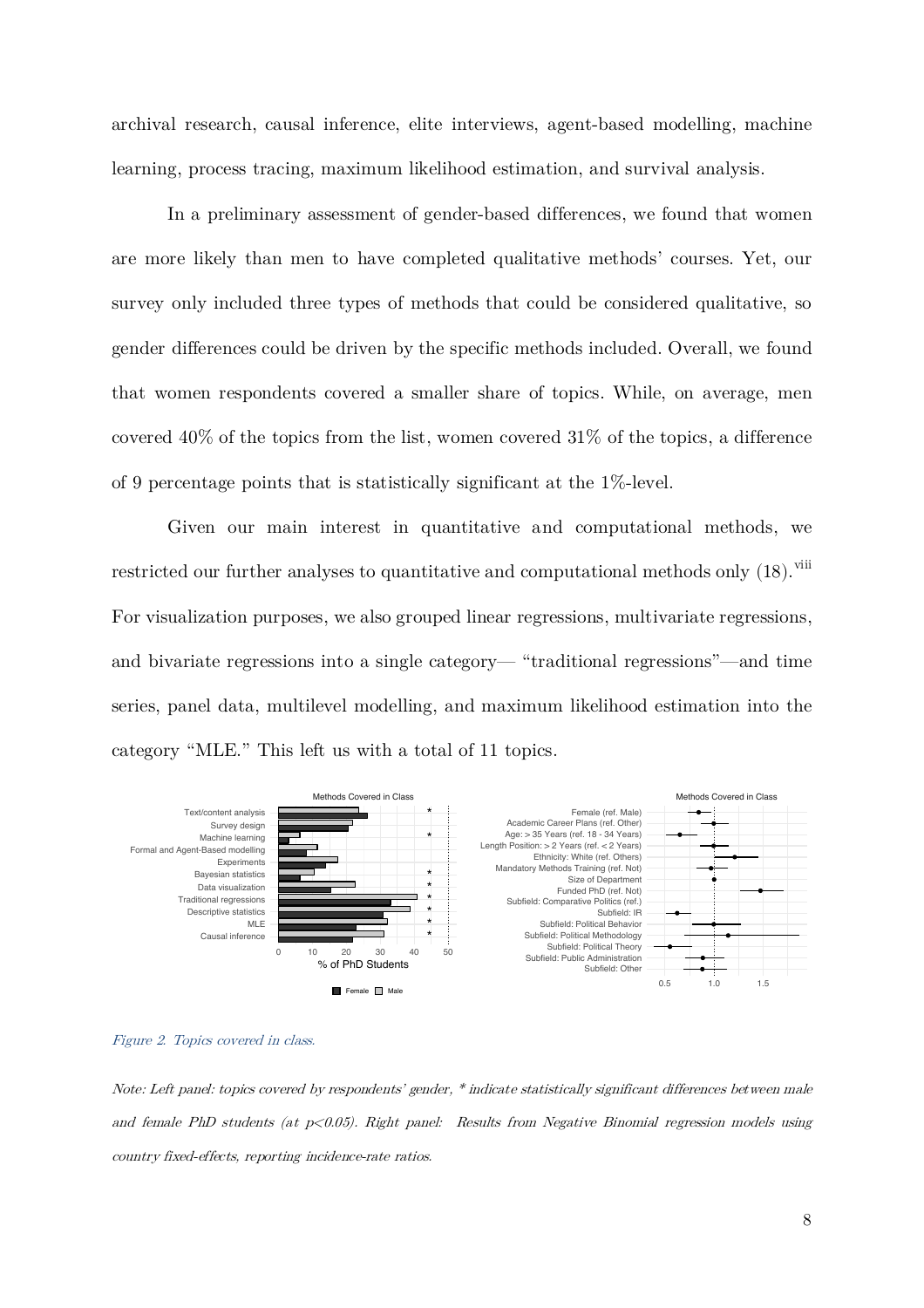The left-hand panel of Figure 2 displays gender differences for each topic analyzed. As indicated by the asterisks (i.e., statistically significant difference), 7 of 11 methods were covered by a lower share of women. To assess whether gender indeed accounts for differences in methods' training when controlling for other potential contributing factors, we estimated the share of quantitative topics covered out of the 18 quantitative topics, using a Negative Binomial regression model with country fixedeffects. Besides gender, we also accounted for: respondent's age, whether they selfidentified as white or not, their career plans, $\frac{ix}{x}$  whether their department offers mandatory methods' training during the PhD, receiving departmental funding (material or in kind), and sub-disciplinary focus (see Appendix B for the operationalization of the variables employed and the regression tables).

The coefficients presented at the right-hand panel of Figure 2 are incidence-rate ratios. These can be substantively interpreted as the ratio of odds A happening in the presence of B. As the figure shows, even when controlling for individual and department-specific factors, women's share of methods' coverage is 15 percentage points lower (coefficient of 0.85) than men's. Our results also show that self-identifying as white and receiving departmental funding have positive and statistically significant effects on the share of methods covered. As demonstrated, subfield also matters: compared to those focusing on Comparative Politics, respondents from the subfields of IR and Political Theory cover a lower share of quantitative methods.

### Employment of methods

Impostor syndrome is also often cited as leading women to feel less confident in their skills, preventing them from employing knowledge they may have. We investigate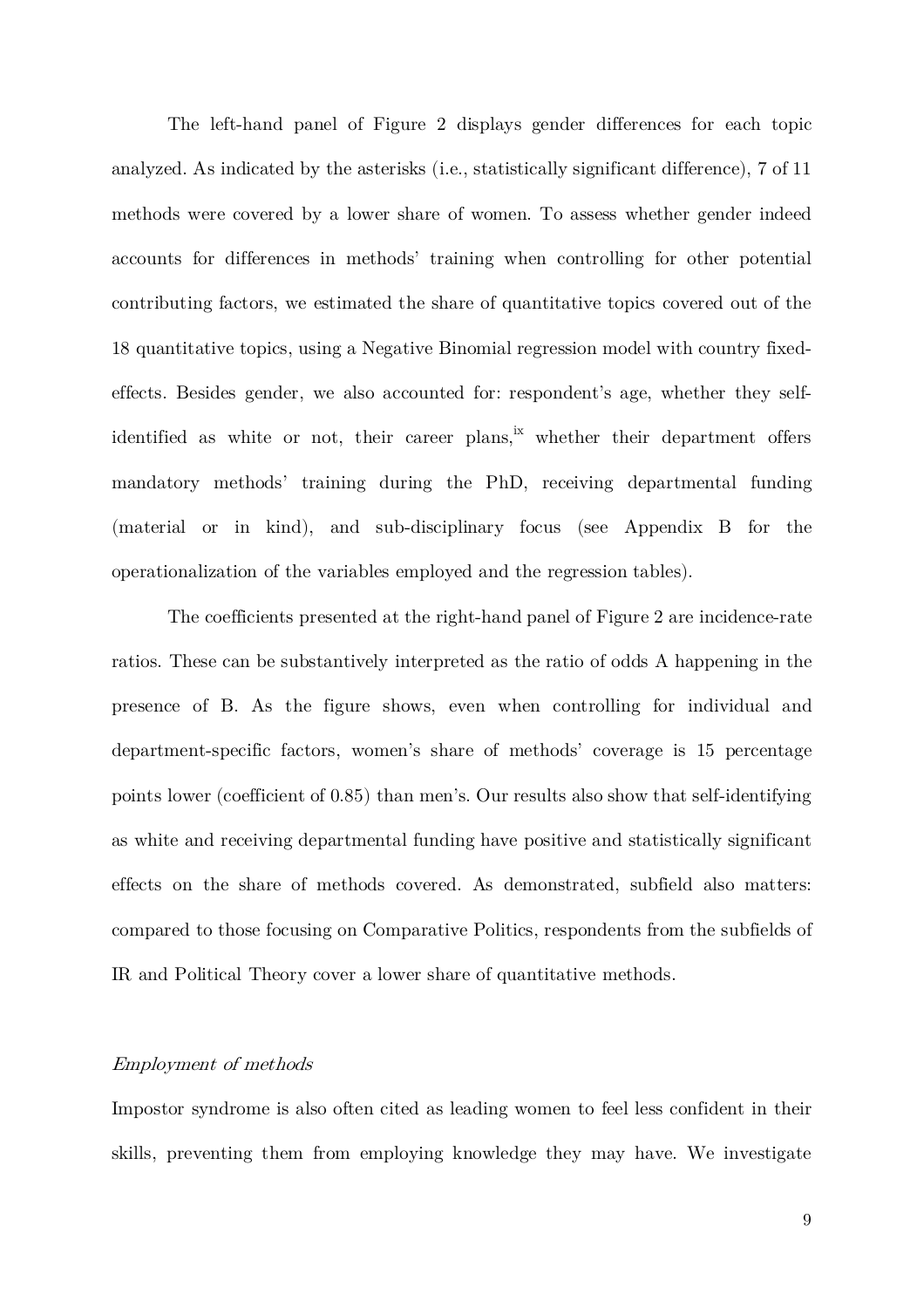confidence by asking respondents to identify which topics they have previously employed in their research.

The left-hand panel of Figure 3 demonstrates that women are more likely than men to not have employed five quantitative techniques—traditional regressions, descriptive statistics, data visualization, survey design, and MLE—despite having learned them in class. These differences, however, are not statistically significant. Perhaps unexpectedly, as shown in the lower-part of the left-hand panel, women are more likely than men to employ six of the other quantitative techniques—experiments, machine learning, formal and agent-based modeling, text/content analysis, causal inference and Bayesian statistics—if they covered the methods in class. For causal inference and Bayesian statistics, these differences are statistically significant at respectively at 10% and 5% levels. These results suggest that, once women learn a method, they are not less likely than men to employ them—and, in fact, may be more likely to use them. In total, men stated to having previously employed 63% of the methods they learned in class in their own research, while women have used roughly  $62\%$  of methods learned—a difference that is not statistically significant.<sup>x</sup>



Figure 3. Topics employed in research.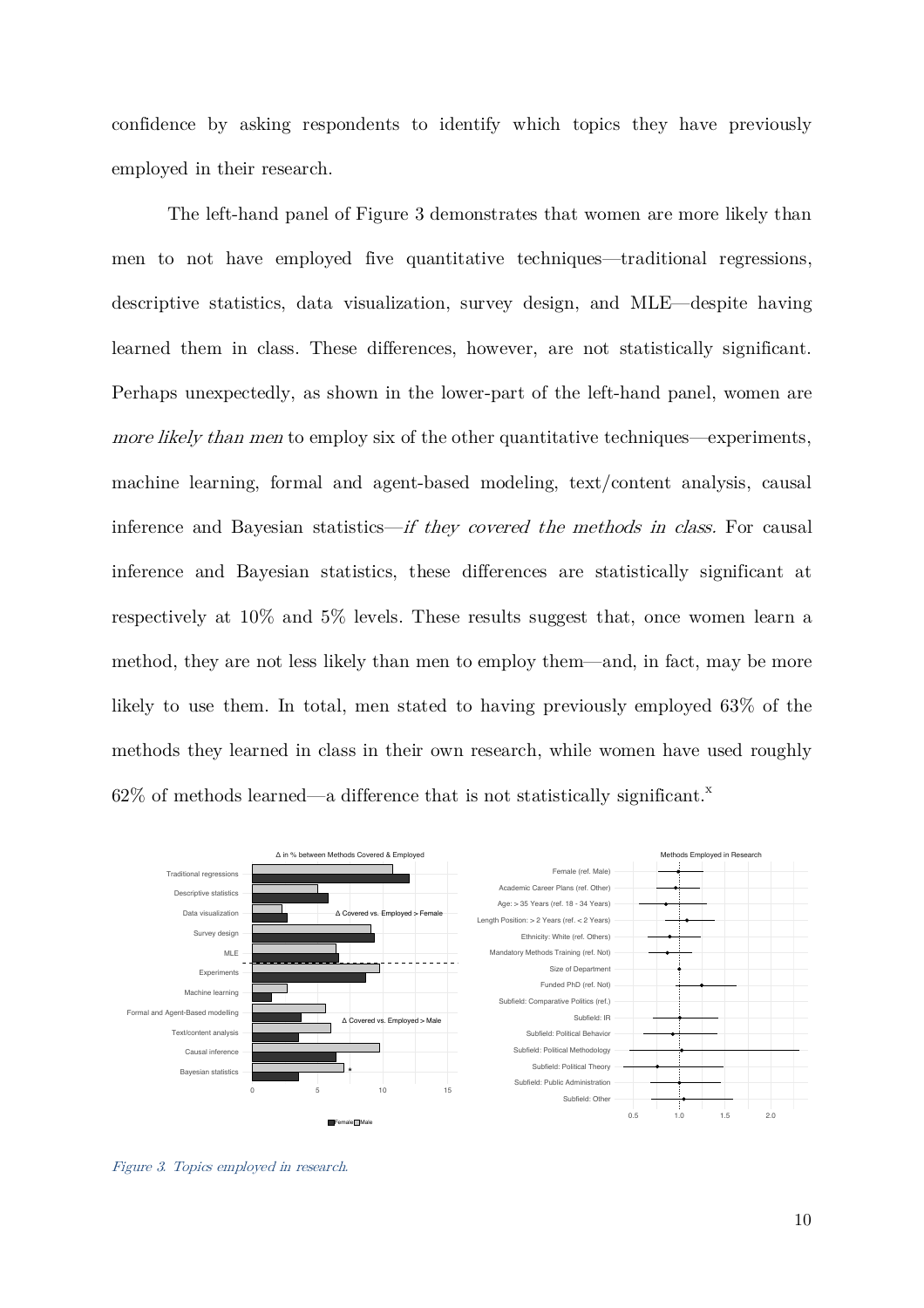Note: Left-hand panel, differences between methods covered and employed in percentages by respondents' gender. \* indicate statistically significant differences at p<0.05, \*\* indicate statistically significant differences at p<0.10. Results from Negative Binomial regression models using country fixed-effects, reporting incidence-rate ratios.

As before, we also employ a Negative Binomial regression model with country fixed-effects to examine whether gender shapes respondents' levels of methods' employment, when controlling for other individual and department-level characteristics. The right-hand panel of Figure 3 summarizes these results. As shown, no discernible gender differences emerge. Across the different institutional and individual level determinants, we also found no discernable factors that shape variation in level of method employment. For instance, doctoral students in non-funded PhD programs seem, in general, less inclined to employ quantitative methods—but not statistically significantly so.

Overall, our findings suggest that gendered differences in terms of method employment may not be as substantive as previously thought: both descriptive and multivariate results indicate that respondents' gender cannot explain variation when it comes to the employment of quantitative methods in research. In other words, our findings suggest that although women may not seek out methods' training to the same extent as others, once they have learned the methods, they seem to employ them at similar rates.

#### 3. Conclusion

In this paper, we offer a brief analysis of recently collected data from a survey on the methods' training experience of political science PhD students from 20 European countries. Using these data, our aim was to understand whether and how the methods'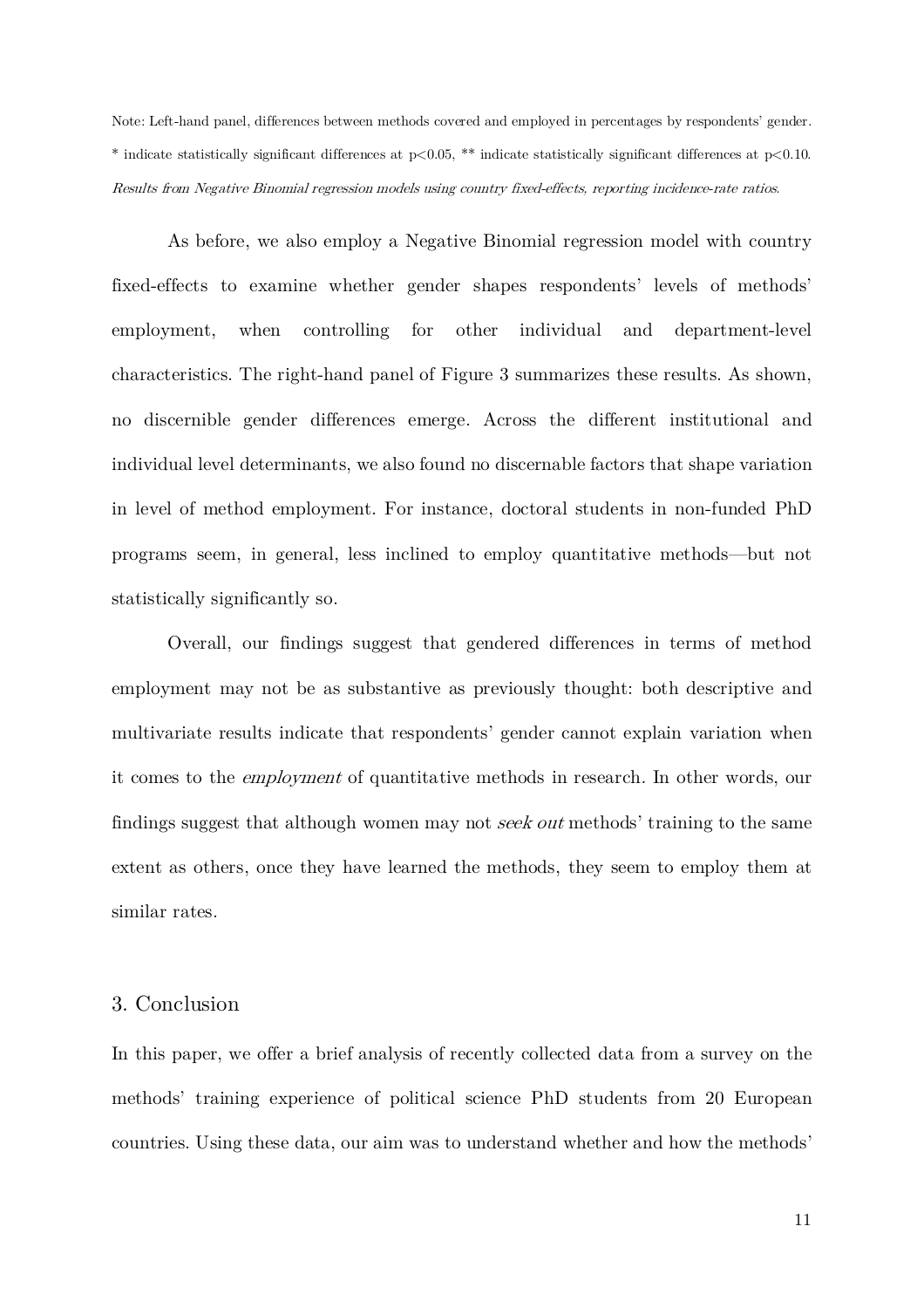training experiences of men and women differ. As per the existing literature, gender gaps in methods' training can have broader consequences to academic careers. Our respondents concur, with both men and women perceiving having knowledge of quantitative methods as more important for their career progression and opportunities than expertise in qualitative methods.

Yet, when analyzing PhD students' training and employment of quantitative and computational methods, we found that, on average, women have covered fewer topics than men. This reinforces previous research that find gender imbalances in political methodology. Perhaps more optimistically than existing work, however, we also found that women and men employ quantitative methods at similar rates—once they cover them in class. This suggests that an important factor of the previously identified gender gap in methods may be in women's and men's different levels of exposure to a larger variety of topics. Moreover, it is possible, as other studies suggest, that the types of methods covered by men and women are still different. In other words, while aggregate levels of confidence reported may not be different, a more detailed analysis may show a gender gap in respondents' levels of confidence in employing specific topics.

Overall, our results are encouraging in that they indicate that when women PhD students are exposed to methods in class, they become as likely as their male colleagues to employ them. However, given the structure (or lack thereof) of European doctoral programs, women currently cover significantly fewer methods throughout their training. Our limited data on qualitative methods further suggest that women are also more likely to select into training of qualitative methods' topics, which tends to not feature as prominently in students' curricula.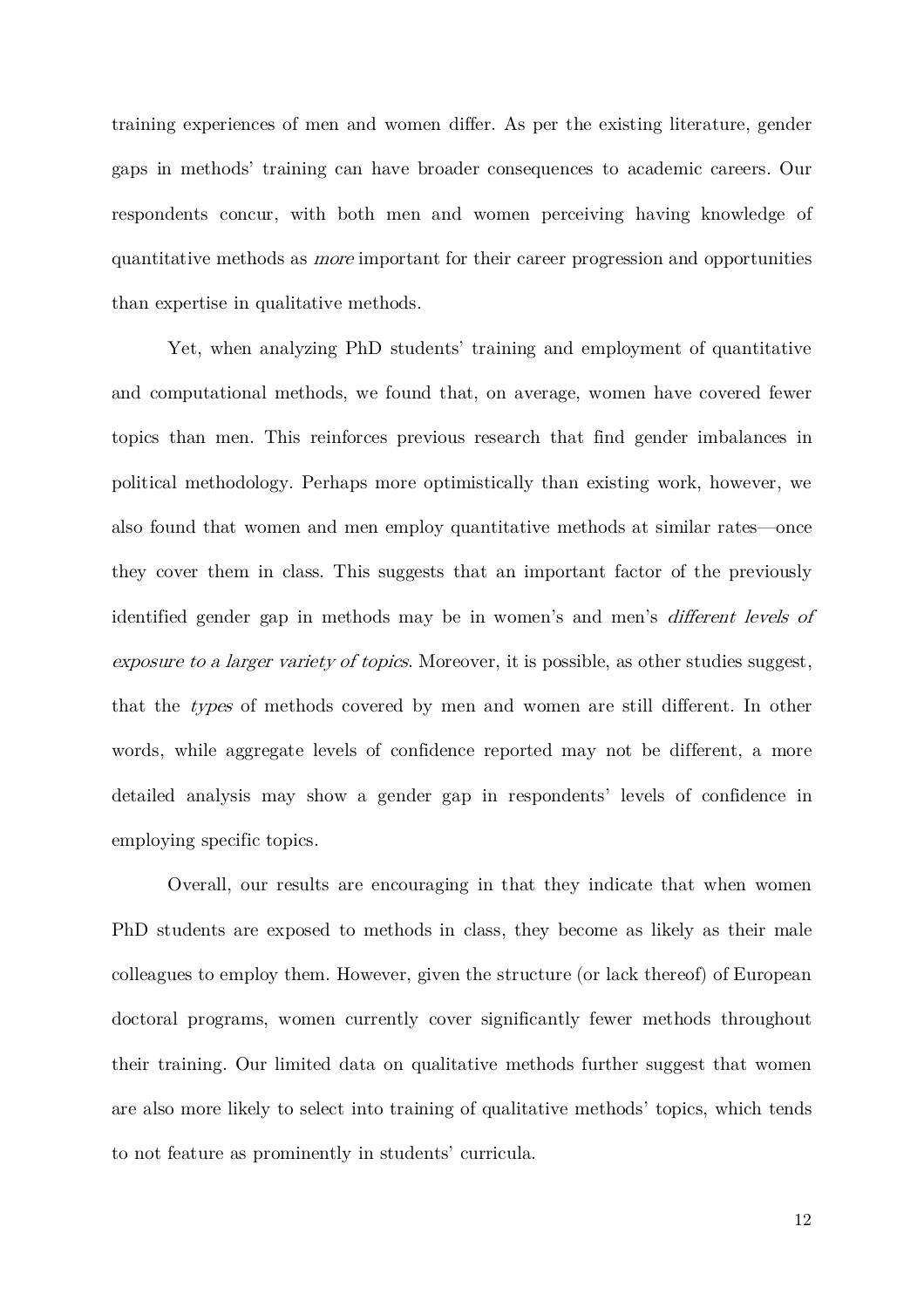We contend that there are concrete implications to be drawn from these results. Departments that wish to prepare their students for both the academic and nonacademic job markets should pay attention to creating course offerings that reflect their doctoral students' methods needs and interests in a gender-balanced way– including both quantitative and qualitative course offerings, or providing support for students to take part in such course through external training.

Second, if we aim to achieve gender balance in political methodology, methods' trainings should be offered in a way that encourages women doctoral students to participate early and often. This is especially important given that quantitative skills are currently highly valued in the discipline (Teele and Thelen 2017), a perception that our survey respondents also share. Ensuring that women do not select out of quantitative and computational methods early on in their careers could ensure that they continue to comfortably employ these methods later on—helping to eradicate (or, at least, begin to close)<sup>xi</sup> gender gaps in the profession down the line.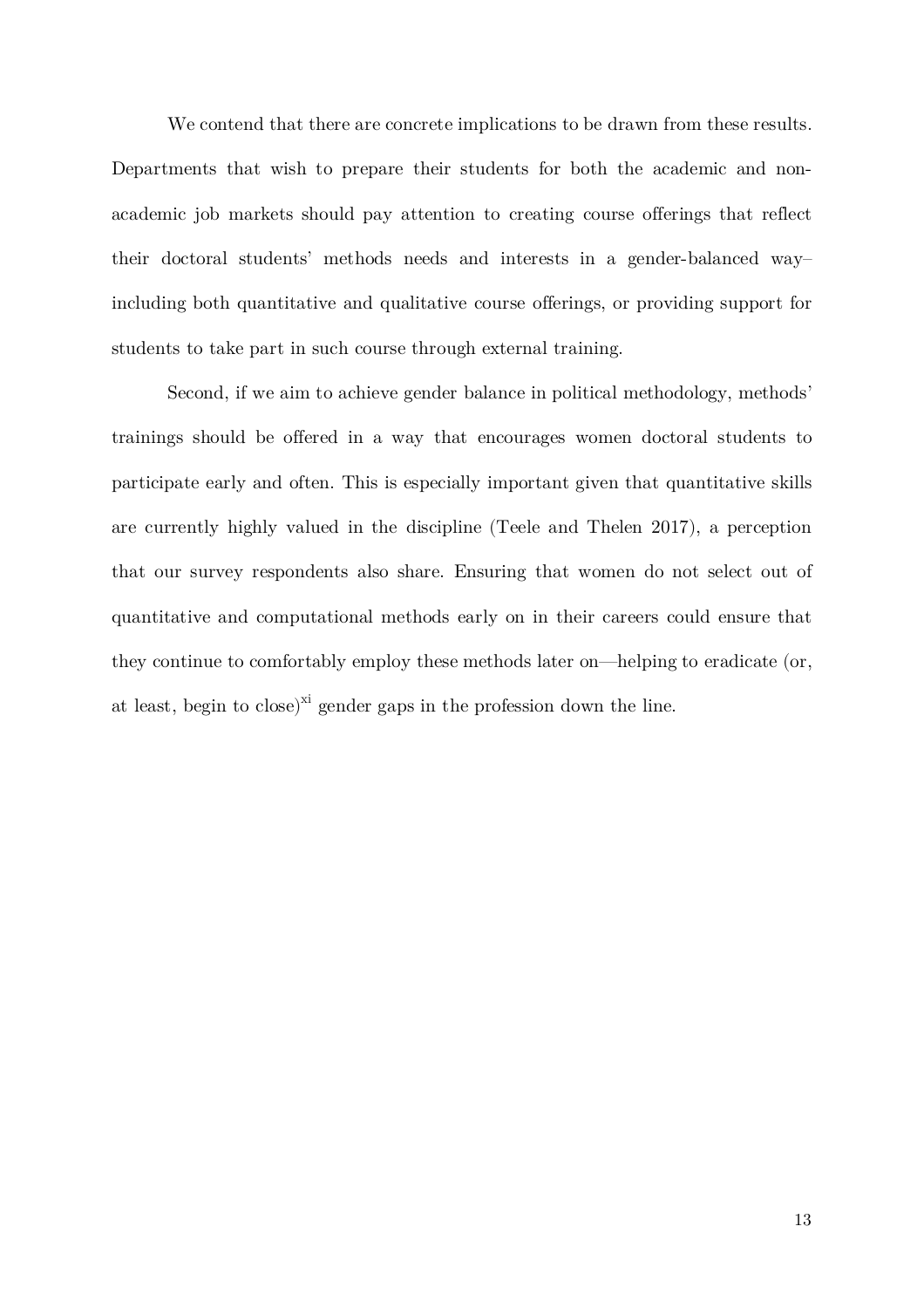- Barnes, Tiffany D. 2018. "Strategies for Improving Gender Diversity in the Methods Community: Insights from Political Methodologists and Social Science Research." PS - Political Science and Politics 51 (3): 580–87. https://doi.org/10.1017/S1049096518000513.
- Barnes, Tiffany D., and Emily Beaulieu. 2017. "Engaging Women: Addressing the Gender Gap in Women's Networking and Productivity." PS - Political Science and Politics 50 (2): 461–66. https://doi.org/10.1017/S1049096516003000.
- Barnes, Tiffany D., Emily Beaulieu, and Yanna Krupnikov. 2014. "An Assessment of the Visions in Methodology Initiative: Directions for Increasing Women's Participation." The Political Methodologist 21 (2): 10–16.
- Blau, F. D., Currie, J. M., Croson, R. T., & Ginther, D. K. 2010. Can mentoring help female assistant professors? Interim results from a randomized trial. American Economic Review, 100 (2): 348-52.
- Dion, Michelle L. 2014. "An Effort to Increase Women's Participation: The Visions in Methodology Initiative." The Political Methodologist 21 (2): 6–8.
- Dion, Michelle L., Jane Lawrence Sumner, and Sara McLaughlin Mitchell. 2018. "Gendered Citation Patterns across Political Science and Social Science Methodology Fields." Political Analysis 26 (3): 312–27. https://doi.org/10.7910/DVN/R7AQT1.
- Esarey, Justin. 2018. "What Makes Someone a Political Methodologist?" PS Political Science and Politics 51 (3): 588–96. https://doi.org/10.1017/S1049096518000525. Gutierrez y Muhs, Gabriella, Yolanda Flores Niemann, Carmen G. Gonzalez, and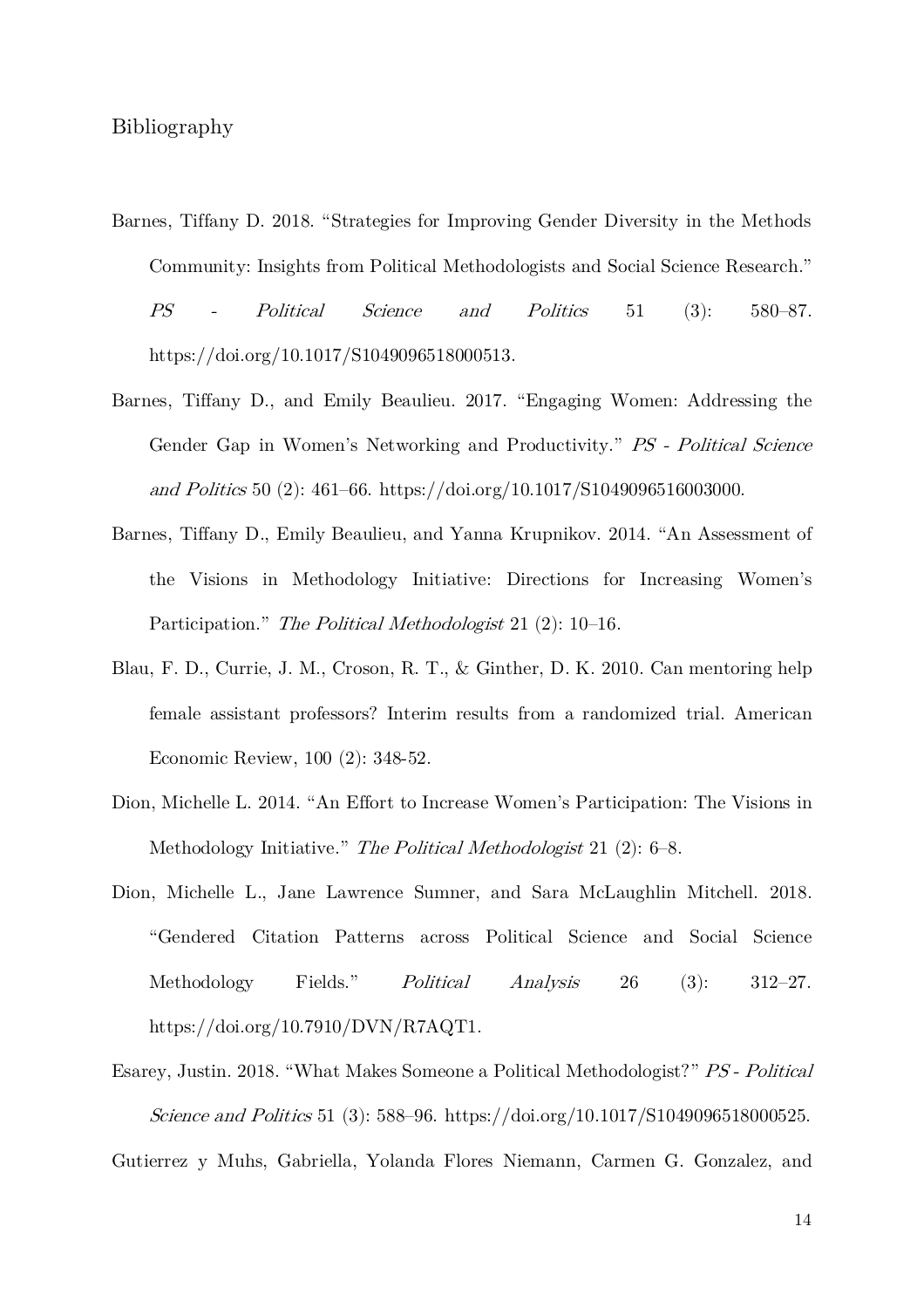Angela P. Harris. 2012. Presumed Incompetent: The Intersections of Race and Class for Women in Academia Introduction. Logan: Utah State University Press. https://doi.org/10.1353/rhe.2014.0006.

- Knobloch-Westerwick, Silvia, Carroll J. Glynn, and Michael Huge. 2013. "The Matilda Effect in Science Communication: An Experiment on Gender Bias in Publication Quality Perceptions and Collaboration Interest." Science Communication 35 (5): 603–25. https://doi.org/10.1177/1075547012472684.
- Leeper, Thomas J. 2018. "Am I a Methodologist? (Asking for a Friend)." PS Political Science and Politics 51 (3): 602–6. https://doi.org/10.1017/S1049096518000549.
- Maliniak, Daniel, Ryan Powers, and Barbara F. Walter. 2013. "The Gender Citation Gap in International Relations." International Organization 67 (4): 889–922. https://doi.org/10.1017/S0020818313000209.
- Morrow-Jones, Hazel, and Box-Steffensmeier. 2014. "Implicit Bias and Why It Matters to the Field of Political Methodology." The Political Methodologist 21 (2): 16–20.
- Mullen, Lincoln. 2018. "Predict Gender from Names Using Historical Data." https://cran.r-project.org/web/packages/gender/vignettes/predictinggender.html.
- Puwar, Nirmal. 2004. Space Invaders: Race, Gender and Bodies out of Place. New York: Berg. http://research.gold.ac.uk/2017/.
- Shannon, Megan. 2014. "Barriers to Women's Participation in Political Methodology: Graduate School and Beyond." The Political Methodologist 21 (2): 2–6.
- Teele, Dawn Langan, and Kathleen Thelen. 2017. "Gender in the Journals: Publication Patterns in Political Science." PS - Political Science and Politics 50 (2): 433–47. https://doi.org/10.1017/S1049096516002985.